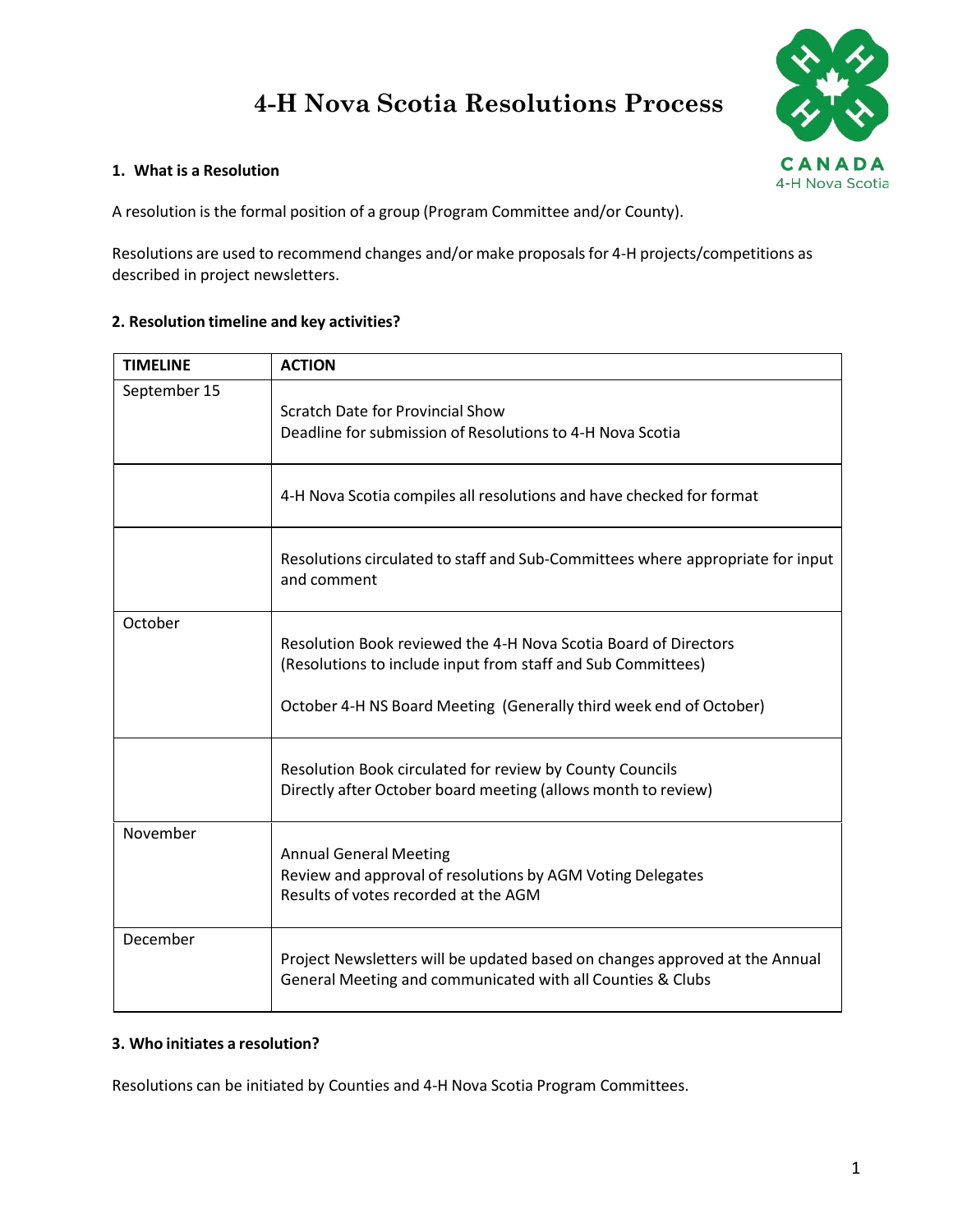When considering the introduction of a resolution, the following questions should be considered:

- How does this resolution address a needed change or improvement for a project or program of 4-H Nova Scotia?
- What the focus of the resolution?
- Does this resolution make sense for the program province wide?
- What is the desired outcome/goal of the resolution?
- What concerns or questions could be raised by the resolution?

If a group is not sure whether a resolution should be initiated, they should contact 4-H Nova Scotia to discuss. There may be times when an issue should come to the Board of Directors of 4-H Nova Scotia as a recommendation or issue to be explored/addressed outside of the formal Resolution process.

# **4. How is a resolution developed?**

A resolution should deal with one issue per resolution.

There are two components to a resolution:

- 1) **"Whereas"** providesthe background and supporting rationale forthe resolution
- 2) **"Therefore be it resolved"** provides the proposed solution or development.

The "be it resolved" section is what will be added to the newsletters. This section must be clear and make sense on its own.

# **When writing a resolution:**

- Consideration and debate on the proposed resolution will focus on "Therefore be it resolved" so the specific request/proposal/change must be in thissection of the resolution.
- Be sure to include an explanation that makes the intent very clear. And be sure to include enough information to clearly convey the meaning and intent.
- Please use the attached Resolution Form Template. This template ensures that all resolutions presented for consideration by Counties and then the Annual General Meeting are consistent in their presentation and content. There is an example for reference.

#### **5. How isthe resolution submitted?**

All resolutions are to be submitted to:

# **4-H Nova Scotia**

P.O. Box 30066 Robie PO, Truro, NS B2N 7J1 Email: [iola.crowe@4hnovascotia.ca](mailto:iola.crowe@4hnovascotia.ca) Fax: 902-843-3990 DUE: September 15. No late resolutions will be accepted.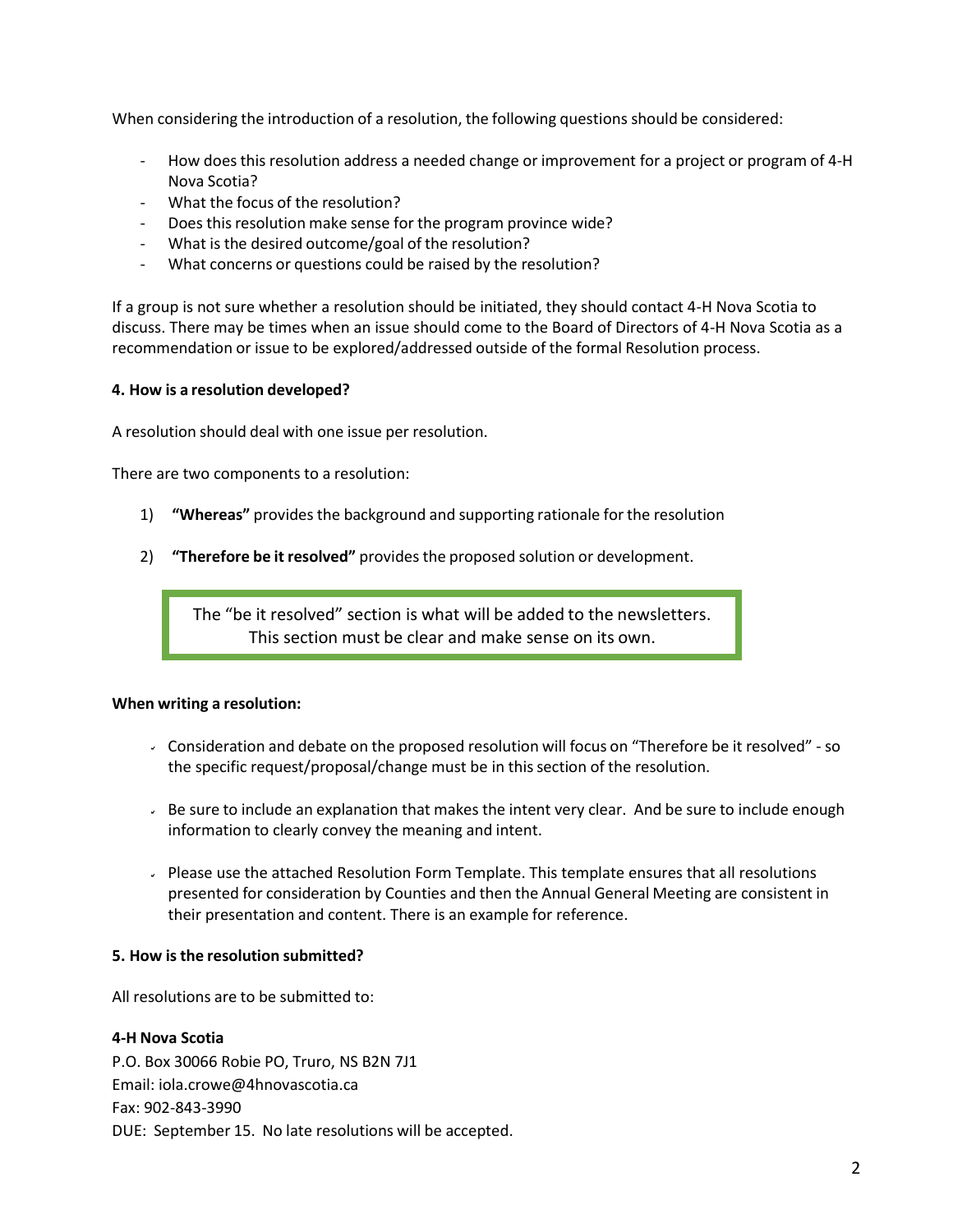# **6. What does 4-H Nova Scotia do when it receives resolutions?**

Resolutions are received, reviewed and compiled by 4-H Nova Scotia.

# 4-H Nova Scotia's review and compilation process includes:

- Ensuring that all resolutions have been submitted as per the Resolution Form Template
- Coordinating and consolidating any resolutions addressing the same or common content or issues
- Editing wording to improve clarity or clarify the intent of resolution in consultation with the resolution author
- $\sim$  Reviewing with staff/committee for feedback and comment

Further to this review and development, all resolutions are collated into the Resolution Book and circulated to Counties for review in advance of the Annual General Meeting.

# **7. The Role of the Annual General Meeting General Members/Voting Delegates**

Each County appoints 2 AGM Voting Delegates for a one year term. Voting Delegates represent and vote at the 4-H Nova Scotia Annual General Meeting. Voting Delegates hold their position for one year and could be convened if required in accordance with the By-laws of 4-H Nova Scotia.

It is important that the AGM Voting Delegates understand the rationale for resolutions coming from the county as they may be asked to speak to the resolution when it is presented.

AGM Voting Delegates need to vote based on what is in the best interests of 4-H across Nova Scotia. This will be informed by the discussion and information presented at the Annual General Meeting.

It is important for Counties and Voting Delegates to hold that there may be situations where the Voting Delegates need to vote differently than originally planned based on County discussions. It is important for Counties to empower and have confidence in the Voting Delegates to make informed decisionsthat reflect the discussion and input of the respective county while focusing on the best interests of the province as a whole.

Delegates report back to Counties on the decision-making process and the rationale used in the voting on resolutions.